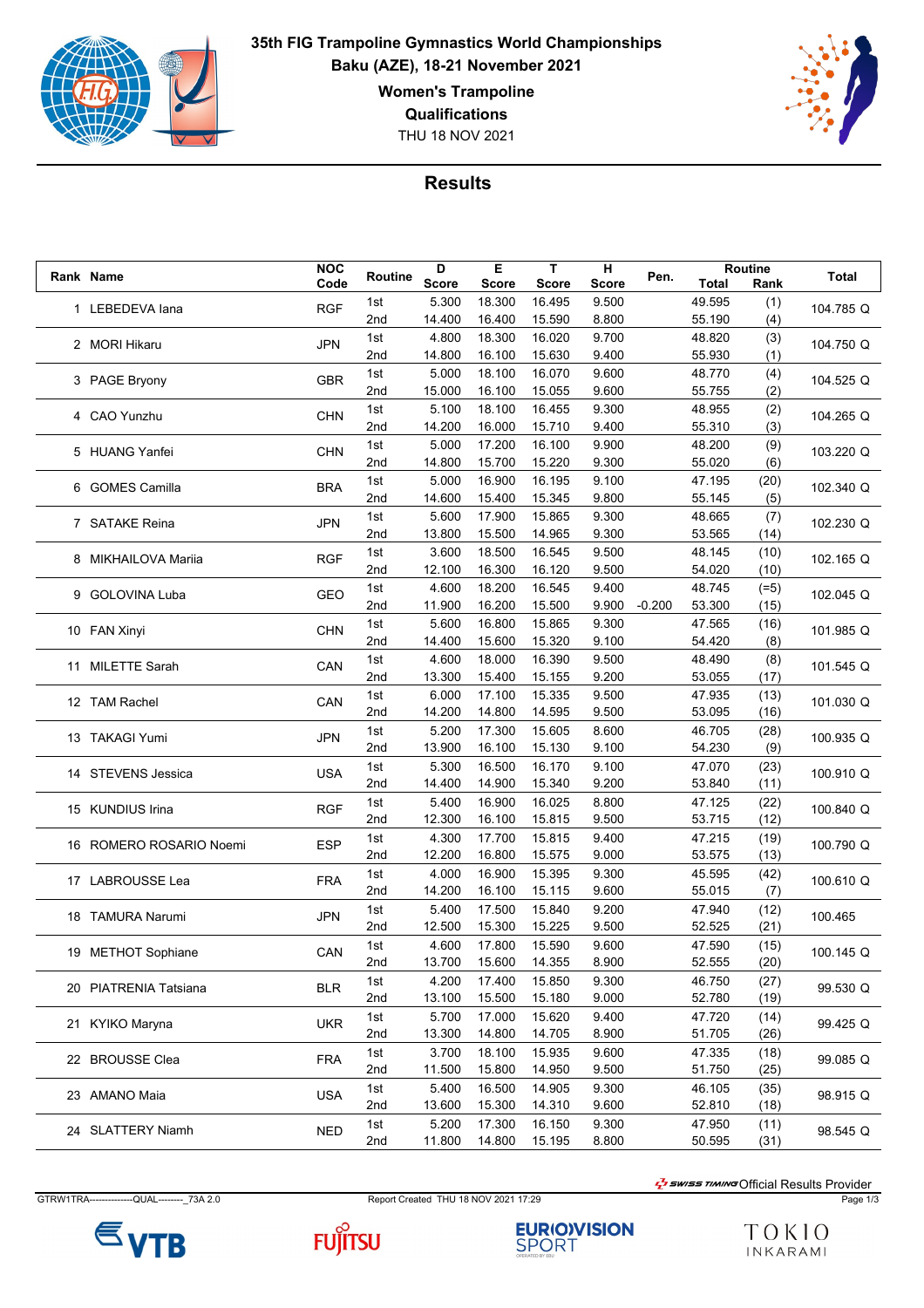

**35th FIG Trampoline Gymnastics World Championships Baku (AZE), 18-21 November 2021 Women's Trampoline Qualifications**

THU 18 NOV 2021



## **Results**

| Rank Name<br>Total<br>5.300<br>16.900<br>15.335<br>8.700<br>$-0.200$<br>46.035<br>1st<br>(37)<br><b>ESP</b><br>25 RODRIGUEZ Melania<br>98.500 Q<br>(22)<br>12.700<br>14.665<br>16.100<br>9.000<br>52.465<br>2nd<br>4.200<br>17.200<br>15.730<br>9.300<br>1st<br>46.430<br>(33)<br><b>POR</b><br>98.335 R1<br>26 MARTINS Beatriz<br>14.605<br>2nd<br>13.300<br>14.600<br>9.400<br>51.905<br>(24)<br>15.165<br>(26)<br>1st<br>4.700<br>17.200<br>9.700<br>46.765<br><b>NED</b><br>97.785 R2<br>27 SCHURING Romana<br>14.200<br>14.020<br>9.300<br>(29)<br>2nd<br>13.500<br>51.020<br>3.400<br>17.000<br>16.010<br>9.200<br>45.610<br>(40)<br>1st<br>28 BROWNSEY Louise<br><b>GBR</b><br>97.765<br>2nd<br>12.900<br>15.000<br>14.855<br>9.400<br>52.155<br>(23)<br>3.700<br>17.900<br>15.640<br>9.200<br>46.440<br>1st<br>(31)<br><b>BRA</b><br>29 MAIOR Ingrid<br>97.510<br>14.770<br>2nd<br>13.100<br>14.200<br>9.000<br>51.070<br>(28)<br>4.100<br>15.390<br>9.600<br>1st<br>17.300<br>46.390<br>(34)<br><b>POR</b><br>30 MARIANITO NUNES Catarina<br>97.495<br>15.600<br>14.805<br>9.600<br>2nd<br>11.100<br>51.105<br>(27)<br>3.800<br>18.100<br>15.115<br>9.600<br>(29)<br>1st<br>46.615<br><b>POR</b><br>96.830<br>31 CORREIA Sofia<br>14.315<br>11.900<br>14.600<br>9.400<br>50.215<br>(34)<br>2nd<br>4.300<br>16.900<br>15.375<br>9.500<br>1st<br>46.075<br>(36)<br><b>BLR</b><br>96.010<br>32 SHALKOUSKAYA Zlata<br>14.735<br>2nd<br>12.100<br>14.200<br>8.900<br>49.935<br>$(=35)$<br>15.385<br>1st<br>4.700<br>16.900<br>8.900<br>45.885<br>(38)<br>COL<br>95.670<br>33 HERNANDEZ Katish<br>12.000<br>9.100<br>49.785<br>2nd<br>14.500<br>14.185<br>(37)<br>4.400<br>16.100<br>15.605<br>9.500<br>45.605<br>(41)<br>1st<br><b>ITA</b><br>95.205<br>34 MURGO Isabella<br>11.200<br>14.700<br>2nd<br>14.600<br>9.100<br>49.600<br>(38)<br>6.100<br>15.300<br>14.410<br>9.000<br>44.810<br>1st<br>(44)<br><b>SWE</b><br>35 SJOEBERG Lina<br>95.080<br>2nd<br>13.400<br>13.600<br>13.870<br>9.400<br>50.270<br>(33)<br>4.700<br>1st<br>17.000<br>15.680<br>9.200<br>46.580<br>(30)<br>36 PRIEUR Marine<br><b>FRA</b><br>94.185<br>11.200<br>13.600<br>14.305<br>8.500<br>47.605<br>(40)<br>2nd<br>4.400<br>15.200<br>14.855<br>9.400<br>1st<br>43.855<br>(47)<br><b>UKR</b><br>37 ROZHKOVA Kateryna<br>94.165<br>10.500<br>9.300<br>50.310<br>(32)<br>16.100<br>14.410<br>2nd<br>2.100<br>16.000<br>14.655<br>1st<br>9.600<br>42.355<br>(51)<br><b>BUL</b><br>38 PENEVA Mariela<br>92.290<br>14.235<br>9.300<br>2nd<br>11.000<br>15.400<br>49.935<br>$(=35)$<br>3.800<br>15.100<br>13.280<br>1st<br>8.800<br>40.980<br>(52)<br><b>GRE</b><br>39 KASAPOGLOU Lila<br>91.610<br>13.800<br>8.900<br>(30)<br>2nd<br>13.800<br>14.130<br>50.630<br>4.600<br>16.300<br>15.265<br>9.300<br>45.465<br>(43)<br>1st<br><b>UKR</b><br>91.550<br>40 BAKUNOVYTSKA Anna<br>13.285<br>8.200<br>(42)<br>2nd<br>10.800<br>13.800<br>46.085<br>3.000<br>16.400<br>14.670<br>8.700<br>42.770<br>1st<br>(49)<br>41 TAMPER Salla<br><b>FIN</b><br>90.720<br>10.500<br>9.500<br>2nd<br>13.500<br>14.450<br>47.950<br>(39)<br>3.500<br>16.800<br>14.965<br>9.400<br>1st<br>44.665<br>(45)<br>42 CASTELLANOS Nicole<br>COL<br>88.740<br>10.500<br>2nd<br>10.900<br>13.575<br>9.100<br>44.075<br>(43)<br>4.000<br>17.900<br>15.425<br>(24)<br>1st<br>9.500<br>46.825<br><b>BLR</b><br>83.625<br>43 YARSHOVA Katsiaryna<br>9.600<br>10.700<br>10.300<br>6.200<br>36.800<br>(44)<br>2nd<br>1st<br>5.000<br>18.000<br>16.045<br>9.700<br>48.745<br>$(=5)$<br><b>CHN</b><br>44 LIN Qianqi<br>77.130<br>7.800<br>7.900<br>8.085<br>4.600<br>28.385<br>(46)<br>2nd<br>4.400<br>16.400<br>15.835<br>9.800<br>46.435<br>1st<br>(32)<br>45 PENEVA Hristina<br><b>BUL</b><br>76.960<br>8.925<br>30.525<br>(45)<br>2nd<br>7.300<br>8.800<br>5.500<br>2.700<br>6.600<br>6.285<br>3.700<br>19.285<br>(53)<br>1st<br><b>ESP</b><br>66.435<br>46 CHAVARRIA Marina<br>10.000<br>14.250<br>47.150<br>2nd<br>13.900<br>9.000<br>(41)<br>4.100<br>17.700<br>15.740<br>47.140<br>1st<br>9.600<br>(21)<br>47 ADAM Leonie<br><b>GER</b><br>63.730<br>4.600<br>4.890<br>2.500<br>16.590<br>2nd<br>4.600<br>(48)<br>4.600<br>15.900<br>15.165<br>9.100<br>$-2.000$<br>42.765<br>1st<br>(50)<br>48 GOMES Alice<br><b>BRA</b><br>59.285<br>4.900<br>4.400<br>4.720<br>2.500<br>16.520<br>2nd<br>(49) |  |  | <b>NOC</b> | Routine | D            | Е            | Т            | н            | Pen. | Routine |      | <b>Total</b> |
|-------------------------------------------------------------------------------------------------------------------------------------------------------------------------------------------------------------------------------------------------------------------------------------------------------------------------------------------------------------------------------------------------------------------------------------------------------------------------------------------------------------------------------------------------------------------------------------------------------------------------------------------------------------------------------------------------------------------------------------------------------------------------------------------------------------------------------------------------------------------------------------------------------------------------------------------------------------------------------------------------------------------------------------------------------------------------------------------------------------------------------------------------------------------------------------------------------------------------------------------------------------------------------------------------------------------------------------------------------------------------------------------------------------------------------------------------------------------------------------------------------------------------------------------------------------------------------------------------------------------------------------------------------------------------------------------------------------------------------------------------------------------------------------------------------------------------------------------------------------------------------------------------------------------------------------------------------------------------------------------------------------------------------------------------------------------------------------------------------------------------------------------------------------------------------------------------------------------------------------------------------------------------------------------------------------------------------------------------------------------------------------------------------------------------------------------------------------------------------------------------------------------------------------------------------------------------------------------------------------------------------------------------------------------------------------------------------------------------------------------------------------------------------------------------------------------------------------------------------------------------------------------------------------------------------------------------------------------------------------------------------------------------------------------------------------------------------------------------------------------------------------------------------------------------------------------------------------------------------------------------------------------------------------------------------------------------------------------------------------------------------------------------------------------------------------------------------------------------------------------------------------------------------------------------------------------------------------------------------------------------------------------------------------------------------------------------------------------------------------------------------------------------------------------------------------------------------------------------------------------------------------------------------------------------------------------------------------------------------------------------------------------------------------------------------------------------------------------------------------------------------------------------------------------------------------------------------------------------------------------------------------------------------------------------------------------------------------------------------|--|--|------------|---------|--------------|--------------|--------------|--------------|------|---------|------|--------------|
|                                                                                                                                                                                                                                                                                                                                                                                                                                                                                                                                                                                                                                                                                                                                                                                                                                                                                                                                                                                                                                                                                                                                                                                                                                                                                                                                                                                                                                                                                                                                                                                                                                                                                                                                                                                                                                                                                                                                                                                                                                                                                                                                                                                                                                                                                                                                                                                                                                                                                                                                                                                                                                                                                                                                                                                                                                                                                                                                                                                                                                                                                                                                                                                                                                                                                                                                                                                                                                                                                                                                                                                                                                                                                                                                                                                                                                                                                                                                                                                                                                                                                                                                                                                                                                                                                                                                                       |  |  | Code       |         | <b>Score</b> | <b>Score</b> | <b>Score</b> | <b>Score</b> |      |         | Rank |              |
|                                                                                                                                                                                                                                                                                                                                                                                                                                                                                                                                                                                                                                                                                                                                                                                                                                                                                                                                                                                                                                                                                                                                                                                                                                                                                                                                                                                                                                                                                                                                                                                                                                                                                                                                                                                                                                                                                                                                                                                                                                                                                                                                                                                                                                                                                                                                                                                                                                                                                                                                                                                                                                                                                                                                                                                                                                                                                                                                                                                                                                                                                                                                                                                                                                                                                                                                                                                                                                                                                                                                                                                                                                                                                                                                                                                                                                                                                                                                                                                                                                                                                                                                                                                                                                                                                                                                                       |  |  |            |         |              |              |              |              |      |         |      |              |
|                                                                                                                                                                                                                                                                                                                                                                                                                                                                                                                                                                                                                                                                                                                                                                                                                                                                                                                                                                                                                                                                                                                                                                                                                                                                                                                                                                                                                                                                                                                                                                                                                                                                                                                                                                                                                                                                                                                                                                                                                                                                                                                                                                                                                                                                                                                                                                                                                                                                                                                                                                                                                                                                                                                                                                                                                                                                                                                                                                                                                                                                                                                                                                                                                                                                                                                                                                                                                                                                                                                                                                                                                                                                                                                                                                                                                                                                                                                                                                                                                                                                                                                                                                                                                                                                                                                                                       |  |  |            |         |              |              |              |              |      |         |      |              |
|                                                                                                                                                                                                                                                                                                                                                                                                                                                                                                                                                                                                                                                                                                                                                                                                                                                                                                                                                                                                                                                                                                                                                                                                                                                                                                                                                                                                                                                                                                                                                                                                                                                                                                                                                                                                                                                                                                                                                                                                                                                                                                                                                                                                                                                                                                                                                                                                                                                                                                                                                                                                                                                                                                                                                                                                                                                                                                                                                                                                                                                                                                                                                                                                                                                                                                                                                                                                                                                                                                                                                                                                                                                                                                                                                                                                                                                                                                                                                                                                                                                                                                                                                                                                                                                                                                                                                       |  |  |            |         |              |              |              |              |      |         |      |              |
|                                                                                                                                                                                                                                                                                                                                                                                                                                                                                                                                                                                                                                                                                                                                                                                                                                                                                                                                                                                                                                                                                                                                                                                                                                                                                                                                                                                                                                                                                                                                                                                                                                                                                                                                                                                                                                                                                                                                                                                                                                                                                                                                                                                                                                                                                                                                                                                                                                                                                                                                                                                                                                                                                                                                                                                                                                                                                                                                                                                                                                                                                                                                                                                                                                                                                                                                                                                                                                                                                                                                                                                                                                                                                                                                                                                                                                                                                                                                                                                                                                                                                                                                                                                                                                                                                                                                                       |  |  |            |         |              |              |              |              |      |         |      |              |
|                                                                                                                                                                                                                                                                                                                                                                                                                                                                                                                                                                                                                                                                                                                                                                                                                                                                                                                                                                                                                                                                                                                                                                                                                                                                                                                                                                                                                                                                                                                                                                                                                                                                                                                                                                                                                                                                                                                                                                                                                                                                                                                                                                                                                                                                                                                                                                                                                                                                                                                                                                                                                                                                                                                                                                                                                                                                                                                                                                                                                                                                                                                                                                                                                                                                                                                                                                                                                                                                                                                                                                                                                                                                                                                                                                                                                                                                                                                                                                                                                                                                                                                                                                                                                                                                                                                                                       |  |  |            |         |              |              |              |              |      |         |      |              |
|                                                                                                                                                                                                                                                                                                                                                                                                                                                                                                                                                                                                                                                                                                                                                                                                                                                                                                                                                                                                                                                                                                                                                                                                                                                                                                                                                                                                                                                                                                                                                                                                                                                                                                                                                                                                                                                                                                                                                                                                                                                                                                                                                                                                                                                                                                                                                                                                                                                                                                                                                                                                                                                                                                                                                                                                                                                                                                                                                                                                                                                                                                                                                                                                                                                                                                                                                                                                                                                                                                                                                                                                                                                                                                                                                                                                                                                                                                                                                                                                                                                                                                                                                                                                                                                                                                                                                       |  |  |            |         |              |              |              |              |      |         |      |              |
|                                                                                                                                                                                                                                                                                                                                                                                                                                                                                                                                                                                                                                                                                                                                                                                                                                                                                                                                                                                                                                                                                                                                                                                                                                                                                                                                                                                                                                                                                                                                                                                                                                                                                                                                                                                                                                                                                                                                                                                                                                                                                                                                                                                                                                                                                                                                                                                                                                                                                                                                                                                                                                                                                                                                                                                                                                                                                                                                                                                                                                                                                                                                                                                                                                                                                                                                                                                                                                                                                                                                                                                                                                                                                                                                                                                                                                                                                                                                                                                                                                                                                                                                                                                                                                                                                                                                                       |  |  |            |         |              |              |              |              |      |         |      |              |
|                                                                                                                                                                                                                                                                                                                                                                                                                                                                                                                                                                                                                                                                                                                                                                                                                                                                                                                                                                                                                                                                                                                                                                                                                                                                                                                                                                                                                                                                                                                                                                                                                                                                                                                                                                                                                                                                                                                                                                                                                                                                                                                                                                                                                                                                                                                                                                                                                                                                                                                                                                                                                                                                                                                                                                                                                                                                                                                                                                                                                                                                                                                                                                                                                                                                                                                                                                                                                                                                                                                                                                                                                                                                                                                                                                                                                                                                                                                                                                                                                                                                                                                                                                                                                                                                                                                                                       |  |  |            |         |              |              |              |              |      |         |      |              |
|                                                                                                                                                                                                                                                                                                                                                                                                                                                                                                                                                                                                                                                                                                                                                                                                                                                                                                                                                                                                                                                                                                                                                                                                                                                                                                                                                                                                                                                                                                                                                                                                                                                                                                                                                                                                                                                                                                                                                                                                                                                                                                                                                                                                                                                                                                                                                                                                                                                                                                                                                                                                                                                                                                                                                                                                                                                                                                                                                                                                                                                                                                                                                                                                                                                                                                                                                                                                                                                                                                                                                                                                                                                                                                                                                                                                                                                                                                                                                                                                                                                                                                                                                                                                                                                                                                                                                       |  |  |            |         |              |              |              |              |      |         |      |              |
|                                                                                                                                                                                                                                                                                                                                                                                                                                                                                                                                                                                                                                                                                                                                                                                                                                                                                                                                                                                                                                                                                                                                                                                                                                                                                                                                                                                                                                                                                                                                                                                                                                                                                                                                                                                                                                                                                                                                                                                                                                                                                                                                                                                                                                                                                                                                                                                                                                                                                                                                                                                                                                                                                                                                                                                                                                                                                                                                                                                                                                                                                                                                                                                                                                                                                                                                                                                                                                                                                                                                                                                                                                                                                                                                                                                                                                                                                                                                                                                                                                                                                                                                                                                                                                                                                                                                                       |  |  |            |         |              |              |              |              |      |         |      |              |
|                                                                                                                                                                                                                                                                                                                                                                                                                                                                                                                                                                                                                                                                                                                                                                                                                                                                                                                                                                                                                                                                                                                                                                                                                                                                                                                                                                                                                                                                                                                                                                                                                                                                                                                                                                                                                                                                                                                                                                                                                                                                                                                                                                                                                                                                                                                                                                                                                                                                                                                                                                                                                                                                                                                                                                                                                                                                                                                                                                                                                                                                                                                                                                                                                                                                                                                                                                                                                                                                                                                                                                                                                                                                                                                                                                                                                                                                                                                                                                                                                                                                                                                                                                                                                                                                                                                                                       |  |  |            |         |              |              |              |              |      |         |      |              |
|                                                                                                                                                                                                                                                                                                                                                                                                                                                                                                                                                                                                                                                                                                                                                                                                                                                                                                                                                                                                                                                                                                                                                                                                                                                                                                                                                                                                                                                                                                                                                                                                                                                                                                                                                                                                                                                                                                                                                                                                                                                                                                                                                                                                                                                                                                                                                                                                                                                                                                                                                                                                                                                                                                                                                                                                                                                                                                                                                                                                                                                                                                                                                                                                                                                                                                                                                                                                                                                                                                                                                                                                                                                                                                                                                                                                                                                                                                                                                                                                                                                                                                                                                                                                                                                                                                                                                       |  |  |            |         |              |              |              |              |      |         |      |              |
|                                                                                                                                                                                                                                                                                                                                                                                                                                                                                                                                                                                                                                                                                                                                                                                                                                                                                                                                                                                                                                                                                                                                                                                                                                                                                                                                                                                                                                                                                                                                                                                                                                                                                                                                                                                                                                                                                                                                                                                                                                                                                                                                                                                                                                                                                                                                                                                                                                                                                                                                                                                                                                                                                                                                                                                                                                                                                                                                                                                                                                                                                                                                                                                                                                                                                                                                                                                                                                                                                                                                                                                                                                                                                                                                                                                                                                                                                                                                                                                                                                                                                                                                                                                                                                                                                                                                                       |  |  |            |         |              |              |              |              |      |         |      |              |
|                                                                                                                                                                                                                                                                                                                                                                                                                                                                                                                                                                                                                                                                                                                                                                                                                                                                                                                                                                                                                                                                                                                                                                                                                                                                                                                                                                                                                                                                                                                                                                                                                                                                                                                                                                                                                                                                                                                                                                                                                                                                                                                                                                                                                                                                                                                                                                                                                                                                                                                                                                                                                                                                                                                                                                                                                                                                                                                                                                                                                                                                                                                                                                                                                                                                                                                                                                                                                                                                                                                                                                                                                                                                                                                                                                                                                                                                                                                                                                                                                                                                                                                                                                                                                                                                                                                                                       |  |  |            |         |              |              |              |              |      |         |      |              |
|                                                                                                                                                                                                                                                                                                                                                                                                                                                                                                                                                                                                                                                                                                                                                                                                                                                                                                                                                                                                                                                                                                                                                                                                                                                                                                                                                                                                                                                                                                                                                                                                                                                                                                                                                                                                                                                                                                                                                                                                                                                                                                                                                                                                                                                                                                                                                                                                                                                                                                                                                                                                                                                                                                                                                                                                                                                                                                                                                                                                                                                                                                                                                                                                                                                                                                                                                                                                                                                                                                                                                                                                                                                                                                                                                                                                                                                                                                                                                                                                                                                                                                                                                                                                                                                                                                                                                       |  |  |            |         |              |              |              |              |      |         |      |              |
|                                                                                                                                                                                                                                                                                                                                                                                                                                                                                                                                                                                                                                                                                                                                                                                                                                                                                                                                                                                                                                                                                                                                                                                                                                                                                                                                                                                                                                                                                                                                                                                                                                                                                                                                                                                                                                                                                                                                                                                                                                                                                                                                                                                                                                                                                                                                                                                                                                                                                                                                                                                                                                                                                                                                                                                                                                                                                                                                                                                                                                                                                                                                                                                                                                                                                                                                                                                                                                                                                                                                                                                                                                                                                                                                                                                                                                                                                                                                                                                                                                                                                                                                                                                                                                                                                                                                                       |  |  |            |         |              |              |              |              |      |         |      |              |
|                                                                                                                                                                                                                                                                                                                                                                                                                                                                                                                                                                                                                                                                                                                                                                                                                                                                                                                                                                                                                                                                                                                                                                                                                                                                                                                                                                                                                                                                                                                                                                                                                                                                                                                                                                                                                                                                                                                                                                                                                                                                                                                                                                                                                                                                                                                                                                                                                                                                                                                                                                                                                                                                                                                                                                                                                                                                                                                                                                                                                                                                                                                                                                                                                                                                                                                                                                                                                                                                                                                                                                                                                                                                                                                                                                                                                                                                                                                                                                                                                                                                                                                                                                                                                                                                                                                                                       |  |  |            |         |              |              |              |              |      |         |      |              |
|                                                                                                                                                                                                                                                                                                                                                                                                                                                                                                                                                                                                                                                                                                                                                                                                                                                                                                                                                                                                                                                                                                                                                                                                                                                                                                                                                                                                                                                                                                                                                                                                                                                                                                                                                                                                                                                                                                                                                                                                                                                                                                                                                                                                                                                                                                                                                                                                                                                                                                                                                                                                                                                                                                                                                                                                                                                                                                                                                                                                                                                                                                                                                                                                                                                                                                                                                                                                                                                                                                                                                                                                                                                                                                                                                                                                                                                                                                                                                                                                                                                                                                                                                                                                                                                                                                                                                       |  |  |            |         |              |              |              |              |      |         |      |              |
|                                                                                                                                                                                                                                                                                                                                                                                                                                                                                                                                                                                                                                                                                                                                                                                                                                                                                                                                                                                                                                                                                                                                                                                                                                                                                                                                                                                                                                                                                                                                                                                                                                                                                                                                                                                                                                                                                                                                                                                                                                                                                                                                                                                                                                                                                                                                                                                                                                                                                                                                                                                                                                                                                                                                                                                                                                                                                                                                                                                                                                                                                                                                                                                                                                                                                                                                                                                                                                                                                                                                                                                                                                                                                                                                                                                                                                                                                                                                                                                                                                                                                                                                                                                                                                                                                                                                                       |  |  |            |         |              |              |              |              |      |         |      |              |
|                                                                                                                                                                                                                                                                                                                                                                                                                                                                                                                                                                                                                                                                                                                                                                                                                                                                                                                                                                                                                                                                                                                                                                                                                                                                                                                                                                                                                                                                                                                                                                                                                                                                                                                                                                                                                                                                                                                                                                                                                                                                                                                                                                                                                                                                                                                                                                                                                                                                                                                                                                                                                                                                                                                                                                                                                                                                                                                                                                                                                                                                                                                                                                                                                                                                                                                                                                                                                                                                                                                                                                                                                                                                                                                                                                                                                                                                                                                                                                                                                                                                                                                                                                                                                                                                                                                                                       |  |  |            |         |              |              |              |              |      |         |      |              |
|                                                                                                                                                                                                                                                                                                                                                                                                                                                                                                                                                                                                                                                                                                                                                                                                                                                                                                                                                                                                                                                                                                                                                                                                                                                                                                                                                                                                                                                                                                                                                                                                                                                                                                                                                                                                                                                                                                                                                                                                                                                                                                                                                                                                                                                                                                                                                                                                                                                                                                                                                                                                                                                                                                                                                                                                                                                                                                                                                                                                                                                                                                                                                                                                                                                                                                                                                                                                                                                                                                                                                                                                                                                                                                                                                                                                                                                                                                                                                                                                                                                                                                                                                                                                                                                                                                                                                       |  |  |            |         |              |              |              |              |      |         |      |              |
|                                                                                                                                                                                                                                                                                                                                                                                                                                                                                                                                                                                                                                                                                                                                                                                                                                                                                                                                                                                                                                                                                                                                                                                                                                                                                                                                                                                                                                                                                                                                                                                                                                                                                                                                                                                                                                                                                                                                                                                                                                                                                                                                                                                                                                                                                                                                                                                                                                                                                                                                                                                                                                                                                                                                                                                                                                                                                                                                                                                                                                                                                                                                                                                                                                                                                                                                                                                                                                                                                                                                                                                                                                                                                                                                                                                                                                                                                                                                                                                                                                                                                                                                                                                                                                                                                                                                                       |  |  |            |         |              |              |              |              |      |         |      |              |
|                                                                                                                                                                                                                                                                                                                                                                                                                                                                                                                                                                                                                                                                                                                                                                                                                                                                                                                                                                                                                                                                                                                                                                                                                                                                                                                                                                                                                                                                                                                                                                                                                                                                                                                                                                                                                                                                                                                                                                                                                                                                                                                                                                                                                                                                                                                                                                                                                                                                                                                                                                                                                                                                                                                                                                                                                                                                                                                                                                                                                                                                                                                                                                                                                                                                                                                                                                                                                                                                                                                                                                                                                                                                                                                                                                                                                                                                                                                                                                                                                                                                                                                                                                                                                                                                                                                                                       |  |  |            |         |              |              |              |              |      |         |      |              |
|                                                                                                                                                                                                                                                                                                                                                                                                                                                                                                                                                                                                                                                                                                                                                                                                                                                                                                                                                                                                                                                                                                                                                                                                                                                                                                                                                                                                                                                                                                                                                                                                                                                                                                                                                                                                                                                                                                                                                                                                                                                                                                                                                                                                                                                                                                                                                                                                                                                                                                                                                                                                                                                                                                                                                                                                                                                                                                                                                                                                                                                                                                                                                                                                                                                                                                                                                                                                                                                                                                                                                                                                                                                                                                                                                                                                                                                                                                                                                                                                                                                                                                                                                                                                                                                                                                                                                       |  |  |            |         |              |              |              |              |      |         |      |              |
|                                                                                                                                                                                                                                                                                                                                                                                                                                                                                                                                                                                                                                                                                                                                                                                                                                                                                                                                                                                                                                                                                                                                                                                                                                                                                                                                                                                                                                                                                                                                                                                                                                                                                                                                                                                                                                                                                                                                                                                                                                                                                                                                                                                                                                                                                                                                                                                                                                                                                                                                                                                                                                                                                                                                                                                                                                                                                                                                                                                                                                                                                                                                                                                                                                                                                                                                                                                                                                                                                                                                                                                                                                                                                                                                                                                                                                                                                                                                                                                                                                                                                                                                                                                                                                                                                                                                                       |  |  |            |         |              |              |              |              |      |         |      |              |
|                                                                                                                                                                                                                                                                                                                                                                                                                                                                                                                                                                                                                                                                                                                                                                                                                                                                                                                                                                                                                                                                                                                                                                                                                                                                                                                                                                                                                                                                                                                                                                                                                                                                                                                                                                                                                                                                                                                                                                                                                                                                                                                                                                                                                                                                                                                                                                                                                                                                                                                                                                                                                                                                                                                                                                                                                                                                                                                                                                                                                                                                                                                                                                                                                                                                                                                                                                                                                                                                                                                                                                                                                                                                                                                                                                                                                                                                                                                                                                                                                                                                                                                                                                                                                                                                                                                                                       |  |  |            |         |              |              |              |              |      |         |      |              |
|                                                                                                                                                                                                                                                                                                                                                                                                                                                                                                                                                                                                                                                                                                                                                                                                                                                                                                                                                                                                                                                                                                                                                                                                                                                                                                                                                                                                                                                                                                                                                                                                                                                                                                                                                                                                                                                                                                                                                                                                                                                                                                                                                                                                                                                                                                                                                                                                                                                                                                                                                                                                                                                                                                                                                                                                                                                                                                                                                                                                                                                                                                                                                                                                                                                                                                                                                                                                                                                                                                                                                                                                                                                                                                                                                                                                                                                                                                                                                                                                                                                                                                                                                                                                                                                                                                                                                       |  |  |            |         |              |              |              |              |      |         |      |              |
|                                                                                                                                                                                                                                                                                                                                                                                                                                                                                                                                                                                                                                                                                                                                                                                                                                                                                                                                                                                                                                                                                                                                                                                                                                                                                                                                                                                                                                                                                                                                                                                                                                                                                                                                                                                                                                                                                                                                                                                                                                                                                                                                                                                                                                                                                                                                                                                                                                                                                                                                                                                                                                                                                                                                                                                                                                                                                                                                                                                                                                                                                                                                                                                                                                                                                                                                                                                                                                                                                                                                                                                                                                                                                                                                                                                                                                                                                                                                                                                                                                                                                                                                                                                                                                                                                                                                                       |  |  |            |         |              |              |              |              |      |         |      |              |
|                                                                                                                                                                                                                                                                                                                                                                                                                                                                                                                                                                                                                                                                                                                                                                                                                                                                                                                                                                                                                                                                                                                                                                                                                                                                                                                                                                                                                                                                                                                                                                                                                                                                                                                                                                                                                                                                                                                                                                                                                                                                                                                                                                                                                                                                                                                                                                                                                                                                                                                                                                                                                                                                                                                                                                                                                                                                                                                                                                                                                                                                                                                                                                                                                                                                                                                                                                                                                                                                                                                                                                                                                                                                                                                                                                                                                                                                                                                                                                                                                                                                                                                                                                                                                                                                                                                                                       |  |  |            |         |              |              |              |              |      |         |      |              |
|                                                                                                                                                                                                                                                                                                                                                                                                                                                                                                                                                                                                                                                                                                                                                                                                                                                                                                                                                                                                                                                                                                                                                                                                                                                                                                                                                                                                                                                                                                                                                                                                                                                                                                                                                                                                                                                                                                                                                                                                                                                                                                                                                                                                                                                                                                                                                                                                                                                                                                                                                                                                                                                                                                                                                                                                                                                                                                                                                                                                                                                                                                                                                                                                                                                                                                                                                                                                                                                                                                                                                                                                                                                                                                                                                                                                                                                                                                                                                                                                                                                                                                                                                                                                                                                                                                                                                       |  |  |            |         |              |              |              |              |      |         |      |              |
|                                                                                                                                                                                                                                                                                                                                                                                                                                                                                                                                                                                                                                                                                                                                                                                                                                                                                                                                                                                                                                                                                                                                                                                                                                                                                                                                                                                                                                                                                                                                                                                                                                                                                                                                                                                                                                                                                                                                                                                                                                                                                                                                                                                                                                                                                                                                                                                                                                                                                                                                                                                                                                                                                                                                                                                                                                                                                                                                                                                                                                                                                                                                                                                                                                                                                                                                                                                                                                                                                                                                                                                                                                                                                                                                                                                                                                                                                                                                                                                                                                                                                                                                                                                                                                                                                                                                                       |  |  |            |         |              |              |              |              |      |         |      |              |
|                                                                                                                                                                                                                                                                                                                                                                                                                                                                                                                                                                                                                                                                                                                                                                                                                                                                                                                                                                                                                                                                                                                                                                                                                                                                                                                                                                                                                                                                                                                                                                                                                                                                                                                                                                                                                                                                                                                                                                                                                                                                                                                                                                                                                                                                                                                                                                                                                                                                                                                                                                                                                                                                                                                                                                                                                                                                                                                                                                                                                                                                                                                                                                                                                                                                                                                                                                                                                                                                                                                                                                                                                                                                                                                                                                                                                                                                                                                                                                                                                                                                                                                                                                                                                                                                                                                                                       |  |  |            |         |              |              |              |              |      |         |      |              |
|                                                                                                                                                                                                                                                                                                                                                                                                                                                                                                                                                                                                                                                                                                                                                                                                                                                                                                                                                                                                                                                                                                                                                                                                                                                                                                                                                                                                                                                                                                                                                                                                                                                                                                                                                                                                                                                                                                                                                                                                                                                                                                                                                                                                                                                                                                                                                                                                                                                                                                                                                                                                                                                                                                                                                                                                                                                                                                                                                                                                                                                                                                                                                                                                                                                                                                                                                                                                                                                                                                                                                                                                                                                                                                                                                                                                                                                                                                                                                                                                                                                                                                                                                                                                                                                                                                                                                       |  |  |            |         |              |              |              |              |      |         |      |              |
|                                                                                                                                                                                                                                                                                                                                                                                                                                                                                                                                                                                                                                                                                                                                                                                                                                                                                                                                                                                                                                                                                                                                                                                                                                                                                                                                                                                                                                                                                                                                                                                                                                                                                                                                                                                                                                                                                                                                                                                                                                                                                                                                                                                                                                                                                                                                                                                                                                                                                                                                                                                                                                                                                                                                                                                                                                                                                                                                                                                                                                                                                                                                                                                                                                                                                                                                                                                                                                                                                                                                                                                                                                                                                                                                                                                                                                                                                                                                                                                                                                                                                                                                                                                                                                                                                                                                                       |  |  |            |         |              |              |              |              |      |         |      |              |
|                                                                                                                                                                                                                                                                                                                                                                                                                                                                                                                                                                                                                                                                                                                                                                                                                                                                                                                                                                                                                                                                                                                                                                                                                                                                                                                                                                                                                                                                                                                                                                                                                                                                                                                                                                                                                                                                                                                                                                                                                                                                                                                                                                                                                                                                                                                                                                                                                                                                                                                                                                                                                                                                                                                                                                                                                                                                                                                                                                                                                                                                                                                                                                                                                                                                                                                                                                                                                                                                                                                                                                                                                                                                                                                                                                                                                                                                                                                                                                                                                                                                                                                                                                                                                                                                                                                                                       |  |  |            |         |              |              |              |              |      |         |      |              |
|                                                                                                                                                                                                                                                                                                                                                                                                                                                                                                                                                                                                                                                                                                                                                                                                                                                                                                                                                                                                                                                                                                                                                                                                                                                                                                                                                                                                                                                                                                                                                                                                                                                                                                                                                                                                                                                                                                                                                                                                                                                                                                                                                                                                                                                                                                                                                                                                                                                                                                                                                                                                                                                                                                                                                                                                                                                                                                                                                                                                                                                                                                                                                                                                                                                                                                                                                                                                                                                                                                                                                                                                                                                                                                                                                                                                                                                                                                                                                                                                                                                                                                                                                                                                                                                                                                                                                       |  |  |            |         |              |              |              |              |      |         |      |              |
|                                                                                                                                                                                                                                                                                                                                                                                                                                                                                                                                                                                                                                                                                                                                                                                                                                                                                                                                                                                                                                                                                                                                                                                                                                                                                                                                                                                                                                                                                                                                                                                                                                                                                                                                                                                                                                                                                                                                                                                                                                                                                                                                                                                                                                                                                                                                                                                                                                                                                                                                                                                                                                                                                                                                                                                                                                                                                                                                                                                                                                                                                                                                                                                                                                                                                                                                                                                                                                                                                                                                                                                                                                                                                                                                                                                                                                                                                                                                                                                                                                                                                                                                                                                                                                                                                                                                                       |  |  |            |         |              |              |              |              |      |         |      |              |
|                                                                                                                                                                                                                                                                                                                                                                                                                                                                                                                                                                                                                                                                                                                                                                                                                                                                                                                                                                                                                                                                                                                                                                                                                                                                                                                                                                                                                                                                                                                                                                                                                                                                                                                                                                                                                                                                                                                                                                                                                                                                                                                                                                                                                                                                                                                                                                                                                                                                                                                                                                                                                                                                                                                                                                                                                                                                                                                                                                                                                                                                                                                                                                                                                                                                                                                                                                                                                                                                                                                                                                                                                                                                                                                                                                                                                                                                                                                                                                                                                                                                                                                                                                                                                                                                                                                                                       |  |  |            |         |              |              |              |              |      |         |      |              |
|                                                                                                                                                                                                                                                                                                                                                                                                                                                                                                                                                                                                                                                                                                                                                                                                                                                                                                                                                                                                                                                                                                                                                                                                                                                                                                                                                                                                                                                                                                                                                                                                                                                                                                                                                                                                                                                                                                                                                                                                                                                                                                                                                                                                                                                                                                                                                                                                                                                                                                                                                                                                                                                                                                                                                                                                                                                                                                                                                                                                                                                                                                                                                                                                                                                                                                                                                                                                                                                                                                                                                                                                                                                                                                                                                                                                                                                                                                                                                                                                                                                                                                                                                                                                                                                                                                                                                       |  |  |            |         |              |              |              |              |      |         |      |              |
|                                                                                                                                                                                                                                                                                                                                                                                                                                                                                                                                                                                                                                                                                                                                                                                                                                                                                                                                                                                                                                                                                                                                                                                                                                                                                                                                                                                                                                                                                                                                                                                                                                                                                                                                                                                                                                                                                                                                                                                                                                                                                                                                                                                                                                                                                                                                                                                                                                                                                                                                                                                                                                                                                                                                                                                                                                                                                                                                                                                                                                                                                                                                                                                                                                                                                                                                                                                                                                                                                                                                                                                                                                                                                                                                                                                                                                                                                                                                                                                                                                                                                                                                                                                                                                                                                                                                                       |  |  |            |         |              |              |              |              |      |         |      |              |
|                                                                                                                                                                                                                                                                                                                                                                                                                                                                                                                                                                                                                                                                                                                                                                                                                                                                                                                                                                                                                                                                                                                                                                                                                                                                                                                                                                                                                                                                                                                                                                                                                                                                                                                                                                                                                                                                                                                                                                                                                                                                                                                                                                                                                                                                                                                                                                                                                                                                                                                                                                                                                                                                                                                                                                                                                                                                                                                                                                                                                                                                                                                                                                                                                                                                                                                                                                                                                                                                                                                                                                                                                                                                                                                                                                                                                                                                                                                                                                                                                                                                                                                                                                                                                                                                                                                                                       |  |  |            |         |              |              |              |              |      |         |      |              |
|                                                                                                                                                                                                                                                                                                                                                                                                                                                                                                                                                                                                                                                                                                                                                                                                                                                                                                                                                                                                                                                                                                                                                                                                                                                                                                                                                                                                                                                                                                                                                                                                                                                                                                                                                                                                                                                                                                                                                                                                                                                                                                                                                                                                                                                                                                                                                                                                                                                                                                                                                                                                                                                                                                                                                                                                                                                                                                                                                                                                                                                                                                                                                                                                                                                                                                                                                                                                                                                                                                                                                                                                                                                                                                                                                                                                                                                                                                                                                                                                                                                                                                                                                                                                                                                                                                                                                       |  |  |            |         |              |              |              |              |      |         |      |              |
|                                                                                                                                                                                                                                                                                                                                                                                                                                                                                                                                                                                                                                                                                                                                                                                                                                                                                                                                                                                                                                                                                                                                                                                                                                                                                                                                                                                                                                                                                                                                                                                                                                                                                                                                                                                                                                                                                                                                                                                                                                                                                                                                                                                                                                                                                                                                                                                                                                                                                                                                                                                                                                                                                                                                                                                                                                                                                                                                                                                                                                                                                                                                                                                                                                                                                                                                                                                                                                                                                                                                                                                                                                                                                                                                                                                                                                                                                                                                                                                                                                                                                                                                                                                                                                                                                                                                                       |  |  |            |         |              |              |              |              |      |         |      |              |
|                                                                                                                                                                                                                                                                                                                                                                                                                                                                                                                                                                                                                                                                                                                                                                                                                                                                                                                                                                                                                                                                                                                                                                                                                                                                                                                                                                                                                                                                                                                                                                                                                                                                                                                                                                                                                                                                                                                                                                                                                                                                                                                                                                                                                                                                                                                                                                                                                                                                                                                                                                                                                                                                                                                                                                                                                                                                                                                                                                                                                                                                                                                                                                                                                                                                                                                                                                                                                                                                                                                                                                                                                                                                                                                                                                                                                                                                                                                                                                                                                                                                                                                                                                                                                                                                                                                                                       |  |  |            |         |              |              |              |              |      |         |      |              |
|                                                                                                                                                                                                                                                                                                                                                                                                                                                                                                                                                                                                                                                                                                                                                                                                                                                                                                                                                                                                                                                                                                                                                                                                                                                                                                                                                                                                                                                                                                                                                                                                                                                                                                                                                                                                                                                                                                                                                                                                                                                                                                                                                                                                                                                                                                                                                                                                                                                                                                                                                                                                                                                                                                                                                                                                                                                                                                                                                                                                                                                                                                                                                                                                                                                                                                                                                                                                                                                                                                                                                                                                                                                                                                                                                                                                                                                                                                                                                                                                                                                                                                                                                                                                                                                                                                                                                       |  |  |            |         |              |              |              |              |      |         |      |              |
|                                                                                                                                                                                                                                                                                                                                                                                                                                                                                                                                                                                                                                                                                                                                                                                                                                                                                                                                                                                                                                                                                                                                                                                                                                                                                                                                                                                                                                                                                                                                                                                                                                                                                                                                                                                                                                                                                                                                                                                                                                                                                                                                                                                                                                                                                                                                                                                                                                                                                                                                                                                                                                                                                                                                                                                                                                                                                                                                                                                                                                                                                                                                                                                                                                                                                                                                                                                                                                                                                                                                                                                                                                                                                                                                                                                                                                                                                                                                                                                                                                                                                                                                                                                                                                                                                                                                                       |  |  |            |         |              |              |              |              |      |         |      |              |
|                                                                                                                                                                                                                                                                                                                                                                                                                                                                                                                                                                                                                                                                                                                                                                                                                                                                                                                                                                                                                                                                                                                                                                                                                                                                                                                                                                                                                                                                                                                                                                                                                                                                                                                                                                                                                                                                                                                                                                                                                                                                                                                                                                                                                                                                                                                                                                                                                                                                                                                                                                                                                                                                                                                                                                                                                                                                                                                                                                                                                                                                                                                                                                                                                                                                                                                                                                                                                                                                                                                                                                                                                                                                                                                                                                                                                                                                                                                                                                                                                                                                                                                                                                                                                                                                                                                                                       |  |  |            |         |              |              |              |              |      |         |      |              |
|                                                                                                                                                                                                                                                                                                                                                                                                                                                                                                                                                                                                                                                                                                                                                                                                                                                                                                                                                                                                                                                                                                                                                                                                                                                                                                                                                                                                                                                                                                                                                                                                                                                                                                                                                                                                                                                                                                                                                                                                                                                                                                                                                                                                                                                                                                                                                                                                                                                                                                                                                                                                                                                                                                                                                                                                                                                                                                                                                                                                                                                                                                                                                                                                                                                                                                                                                                                                                                                                                                                                                                                                                                                                                                                                                                                                                                                                                                                                                                                                                                                                                                                                                                                                                                                                                                                                                       |  |  |            |         |              |              |              |              |      |         |      |              |
|                                                                                                                                                                                                                                                                                                                                                                                                                                                                                                                                                                                                                                                                                                                                                                                                                                                                                                                                                                                                                                                                                                                                                                                                                                                                                                                                                                                                                                                                                                                                                                                                                                                                                                                                                                                                                                                                                                                                                                                                                                                                                                                                                                                                                                                                                                                                                                                                                                                                                                                                                                                                                                                                                                                                                                                                                                                                                                                                                                                                                                                                                                                                                                                                                                                                                                                                                                                                                                                                                                                                                                                                                                                                                                                                                                                                                                                                                                                                                                                                                                                                                                                                                                                                                                                                                                                                                       |  |  |            |         |              |              |              |              |      |         |      |              |
|                                                                                                                                                                                                                                                                                                                                                                                                                                                                                                                                                                                                                                                                                                                                                                                                                                                                                                                                                                                                                                                                                                                                                                                                                                                                                                                                                                                                                                                                                                                                                                                                                                                                                                                                                                                                                                                                                                                                                                                                                                                                                                                                                                                                                                                                                                                                                                                                                                                                                                                                                                                                                                                                                                                                                                                                                                                                                                                                                                                                                                                                                                                                                                                                                                                                                                                                                                                                                                                                                                                                                                                                                                                                                                                                                                                                                                                                                                                                                                                                                                                                                                                                                                                                                                                                                                                                                       |  |  |            |         |              |              |              |              |      |         |      |              |
|                                                                                                                                                                                                                                                                                                                                                                                                                                                                                                                                                                                                                                                                                                                                                                                                                                                                                                                                                                                                                                                                                                                                                                                                                                                                                                                                                                                                                                                                                                                                                                                                                                                                                                                                                                                                                                                                                                                                                                                                                                                                                                                                                                                                                                                                                                                                                                                                                                                                                                                                                                                                                                                                                                                                                                                                                                                                                                                                                                                                                                                                                                                                                                                                                                                                                                                                                                                                                                                                                                                                                                                                                                                                                                                                                                                                                                                                                                                                                                                                                                                                                                                                                                                                                                                                                                                                                       |  |  |            |         |              |              |              |              |      |         |      |              |
|                                                                                                                                                                                                                                                                                                                                                                                                                                                                                                                                                                                                                                                                                                                                                                                                                                                                                                                                                                                                                                                                                                                                                                                                                                                                                                                                                                                                                                                                                                                                                                                                                                                                                                                                                                                                                                                                                                                                                                                                                                                                                                                                                                                                                                                                                                                                                                                                                                                                                                                                                                                                                                                                                                                                                                                                                                                                                                                                                                                                                                                                                                                                                                                                                                                                                                                                                                                                                                                                                                                                                                                                                                                                                                                                                                                                                                                                                                                                                                                                                                                                                                                                                                                                                                                                                                                                                       |  |  |            |         |              |              |              |              |      |         |      |              |
|                                                                                                                                                                                                                                                                                                                                                                                                                                                                                                                                                                                                                                                                                                                                                                                                                                                                                                                                                                                                                                                                                                                                                                                                                                                                                                                                                                                                                                                                                                                                                                                                                                                                                                                                                                                                                                                                                                                                                                                                                                                                                                                                                                                                                                                                                                                                                                                                                                                                                                                                                                                                                                                                                                                                                                                                                                                                                                                                                                                                                                                                                                                                                                                                                                                                                                                                                                                                                                                                                                                                                                                                                                                                                                                                                                                                                                                                                                                                                                                                                                                                                                                                                                                                                                                                                                                                                       |  |  |            |         |              |              |              |              |      |         |      |              |

GTRW1TRA--------------QUAL---------\_73A 2.0 Report Created THU 18 NOV 2021 17:29 Page 2/3

 $\varepsilon$ <sub>VTB</sub>



**EURIO)VISION**<br>SPORT

 $\frac{1}{2}$ swiss TIMING Official Results Provider

TOKIO INKARAMI